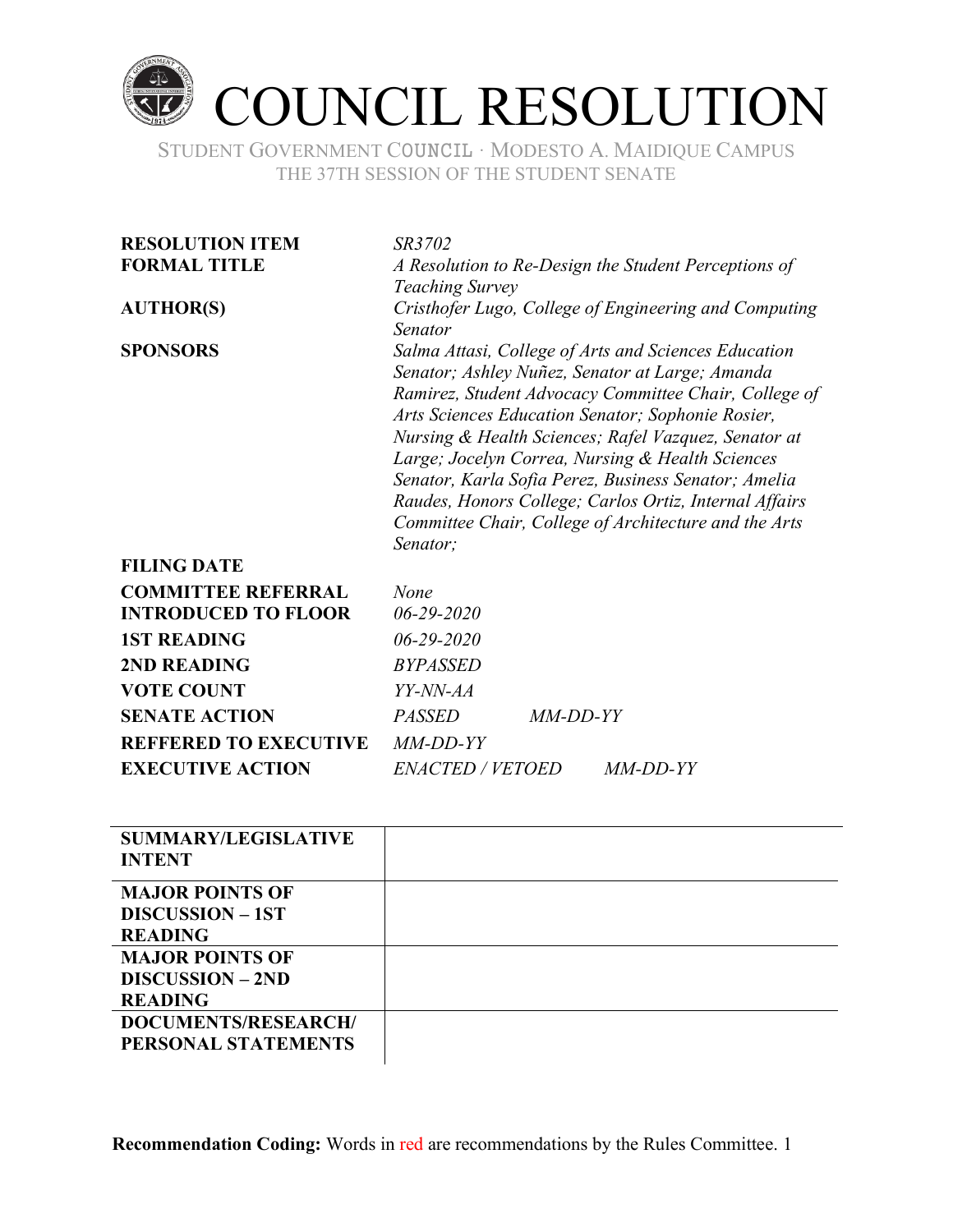

STUDENT GOVERNMENT COUNCIL ∙ MODESTO A. MAIDIQUE CAMPUS THE 37TH SESSION OF THE STUDENT SENATE

| <b>Resolution Item</b> | SR3702                                                    |
|------------------------|-----------------------------------------------------------|
| <b>Formal Title</b>    | A Resolution to Re-Design the Student Perceptions of      |
|                        | <b>Teaching Survey</b>                                    |
| <b>Author(s)</b>       | Cristhofer Lugo, CEC Senator                              |
| <b>Sponsors</b>        | Salma Attasi, College of Arts and Sciences Education      |
|                        | Senator; Ashley Nuñez, Senator at Large; Amanda           |
|                        | Ramirez, Student Advocacy Committee Chair, College of     |
|                        | Arts Sciences Education Senator; Sophonie Rosier, Nursing |
|                        | & Health Sciences; Rafel Vazquez, Senator at Large;       |
|                        | Jocelyn Correa, Nursing & Health Sciences Senator, Karla  |
|                        | Sofia Perez, Business Senator; Amelia Raudes, Honors      |
|                        | College; Carlos Ortiz, Internal Affairs Committee Chair,  |
|                        | College of Architecture and the Arts Senator;             |
| <b>Filed</b>           |                                                           |

# **Committee Referral**

# To Re-Design the Student's Perspectives of Teachers Survey by Making it More User-**Friendly and Enhance its Features**

## **SECTION 1. SHORT TITLE**

a) This Resolution may be cited as the "Re-Designed SPOTs".

#### **SECTION 2. TERMS**

- a) "FIU" refers to Florida International University, its administration, or the student community of the university;
- b) "SGC-MMC" refers to the Student Government Council of the Modesto A. Maidique Campus of Florida International University;
- c) "SPOTs" refers to the Student Perceptions of Teaching Survey that is composed of nineteen questions;
- d) "SPOTs' website" refers to the website that displays faculty evaluation, made by the student body.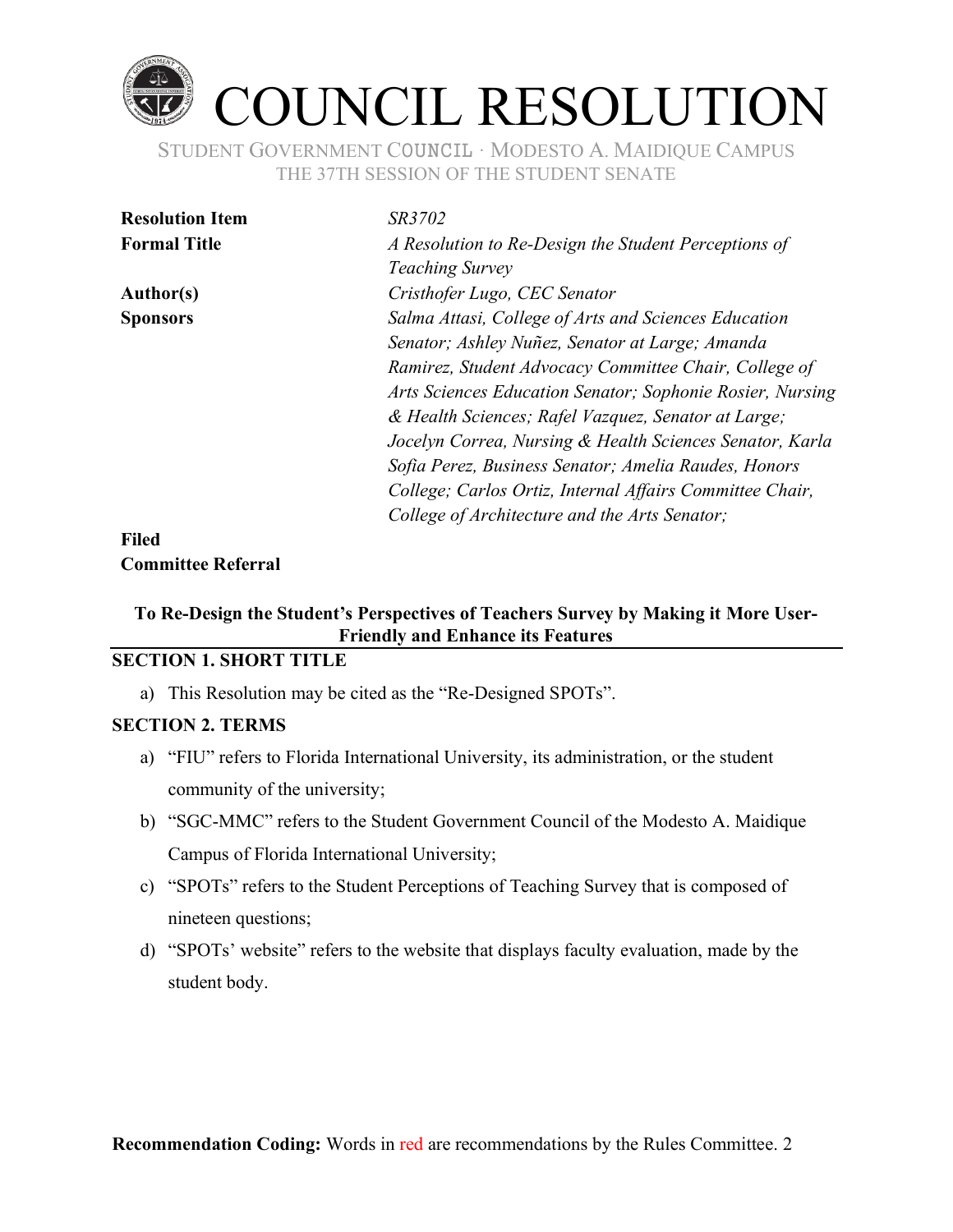

### **SECTION 3. AUTHORITY**

The proposal outlined in this Resolution is in compliance with the authority granted in Article III, Section 5 (A) 1 of the SGA Constitution as well as restated in Article III, Section 3.01 (b) i-1 of the SGC-MMC Statutes, stating that "[The Senate shall] enact and diligently carryout all legislation necessary and proper for the general welfare of the Student Body."

#### **SECTION 4. RESOLUTION**

**WHEREAS,** SPOTs is an assessment given to students at the end of every semester to evaluate their instructors' performance on a specific course  $[1]$ ;

**WHEREAS, SPOTs'** results are displayed at opir.fiu.edu [2] for students to access this information;

**WHEREAS,** FIU discourages students from using the platform Rate my Professor [3] as it can be unreliable and can contain misleading information [4]; instead they encourage students to use SPOTs' results;

**WHEREAS,** the website where SPOTs' results are displayed is not user-friendly and makes it very difficult for students to comprehend the results and be able to make a decision to select a professor;

**WHEREAS, SPOTs'** website is unknown by the majority of the student population of FIU and due to its complex features is also underused.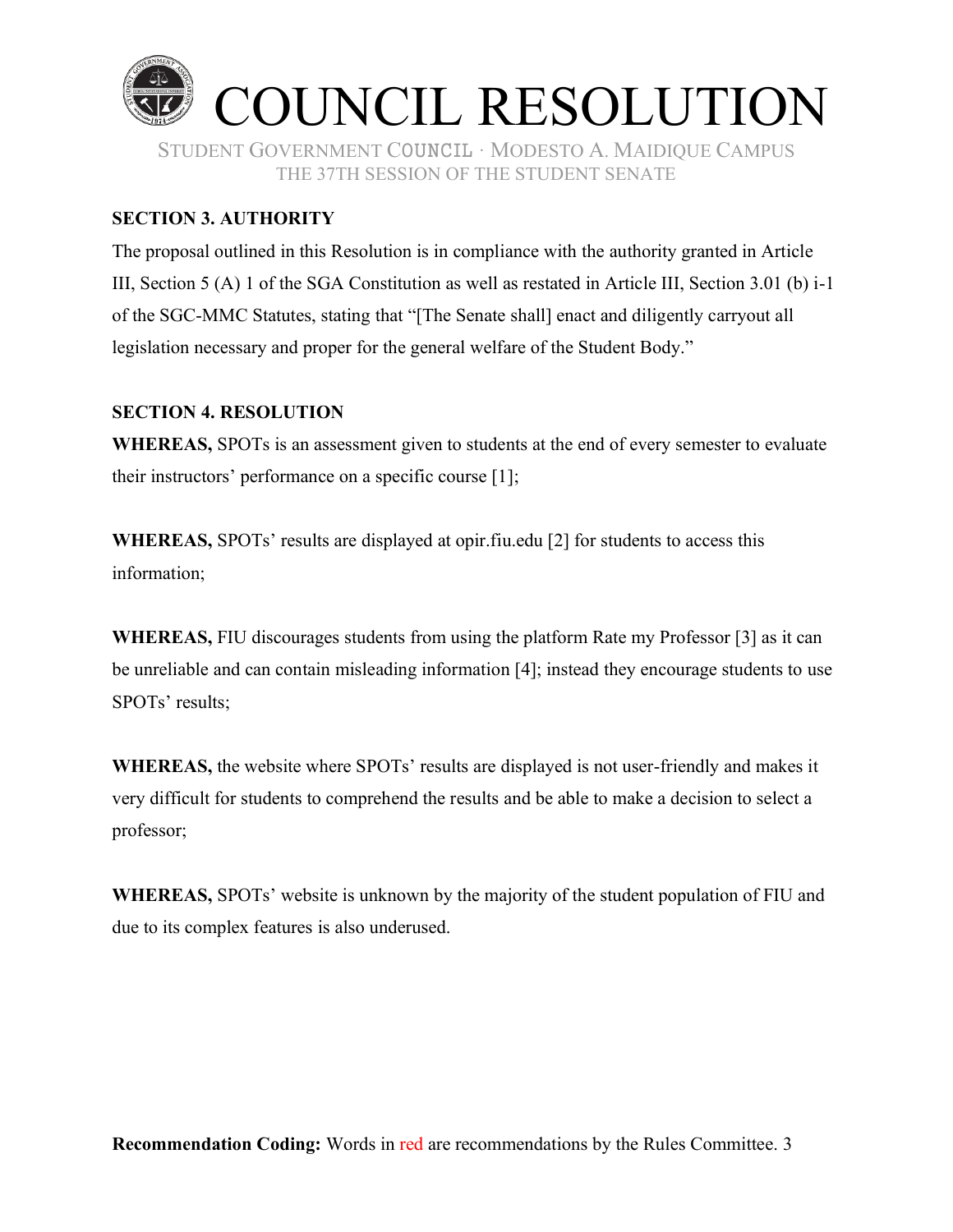

*Therefore, be it resolved by the Student Senate of the Student Government Association of the Modesto A. Maidique Campus of Florida International University assembled that FIU SGA propose that SPOTs'* website be redesigned to effectively provide the necessary information to *the student body and to be advertised throughout the FIU Community. FIU SGA hopes that SPOTs¶ becomes more user-friendly, less clutter-filled and better advertised to increase the use of this resource.*

*Therefore, let it be further resolved by the Student Senate of the Student Government Association of the Modesto A. Maidique Campus of Florida International University assembled that FIU SGA recommend the current features of SPOTs' website be redesigned. With its new design we recommend that the website contain: a standard FIU header, with a search bar for professors, an overall rating out of five (5) based on all the courses taught by the professor, professor's name, anonymous comments made by students, a graphical representation (i.e. Pie chart) for the seven (7) main questions and another search bar that displays courses taught by the professor and gives specific details on that particular course. FIU SGA supports the Re-Design SPOT Survey and sees it fit that these changes be made official by this Resolution.*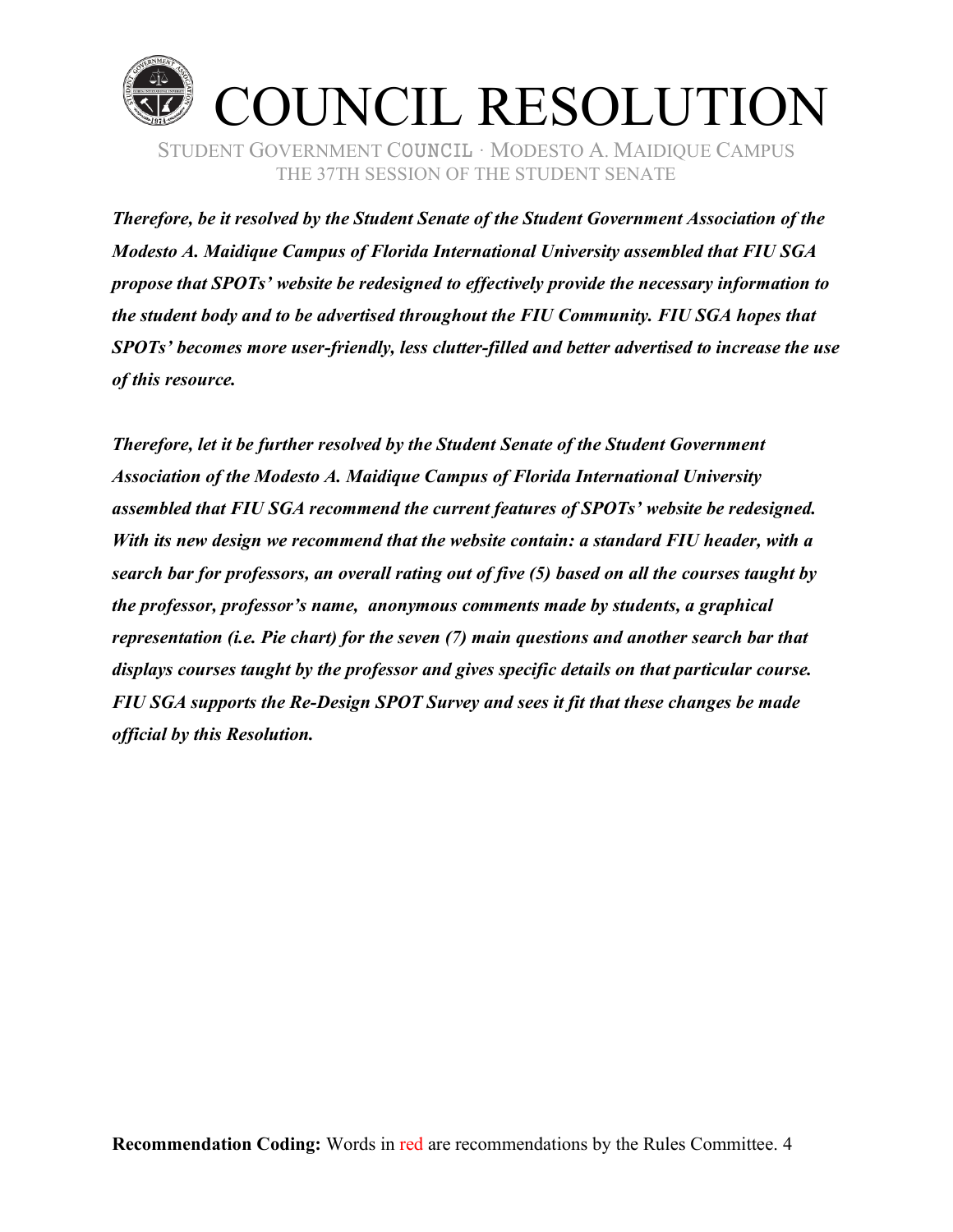

## **SECTION 5. ENFORCEMENT**

This Resolution shall be presented to the Student Body, FIU Analysis and Information Management and all relevant committees on behalf of the Student Body by the SGC-MMC;

#### **SECTION 6. ENACTMENT**

Upon passage of the SGC-MMC RLJC Committee, the SGC-MMC Senate, and approval of the FIU-MMC Student Body President, the SGC-MMC will adopt and work toward the objectives outlined in the Resolution;

#### **SECTION 7. IMPLEMENTATION**

Upon the passage of this Resolution by the SGC-MMC Senate and its signing by the SGC-MMC President, this shall become the official opinion and position of the SGC-MMC.

- [1] https://opir.fiu.edu/disclaim.htm
- [2] https://opir.fiu.edu/faculty-evaluations.htm
- [3] https://www.ratemyprofessors.com
- [4] http://panthernow.com/2017/08/25/faculty-evaluations-more-reliable-than-ratemyprofessor/